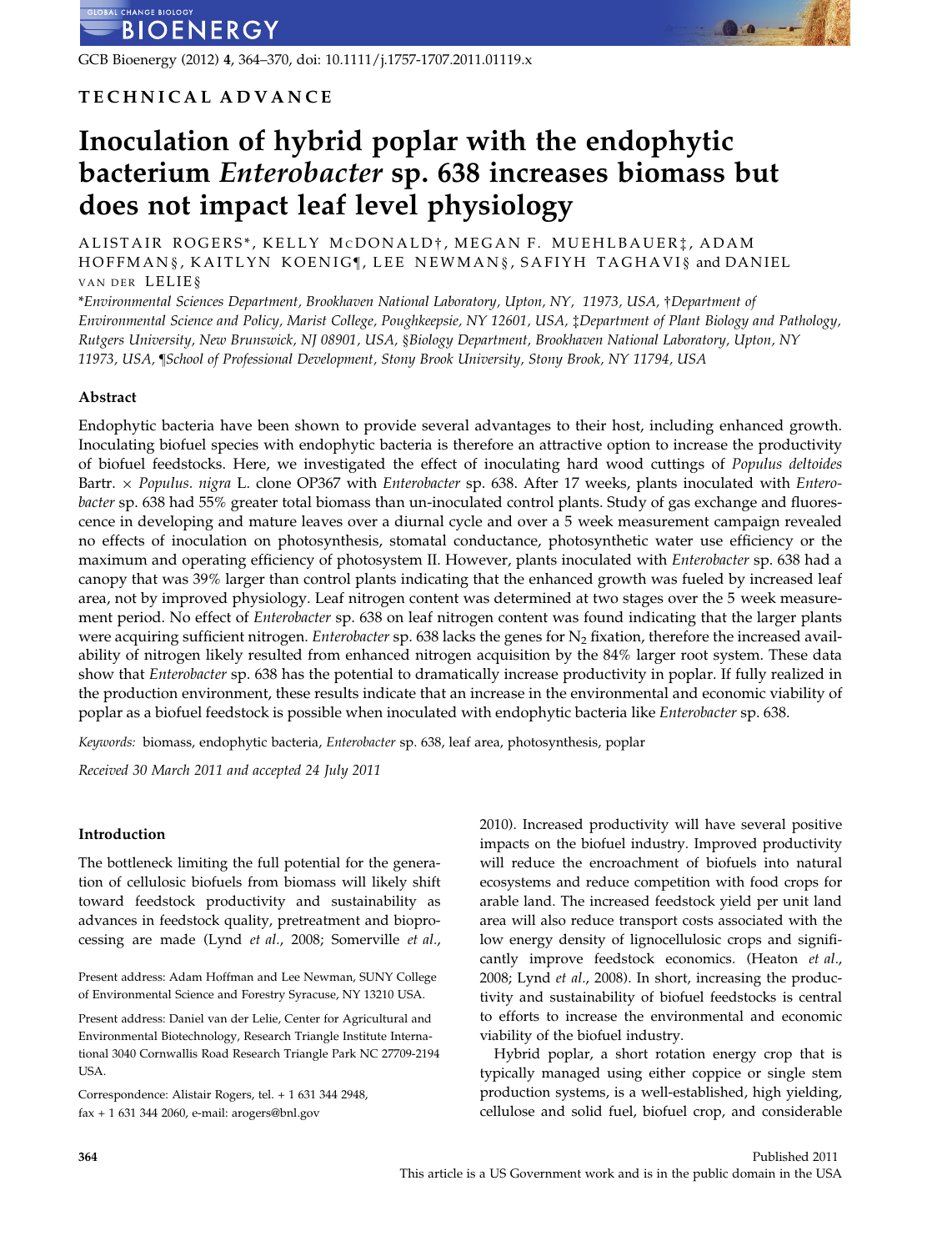effort has been made to improve the management and germplasm of this feedstock for biofuel production (Tuskan, 1998; Proe et al., 1999; Deckmyn et al., 2004; Karp & Shield, 2008; Di Nasso et al., 2010). One novel approach to increase productivity is to capitalize on the growth promoting effect of endophytic bacteria (Ryan et al., 2008; van der Lelie et al., 2009). Endophytic bacteria, which colonize the vascular tissue of the host plant, have been shown to have growth promoting effects in several species, including poplar (Ryan et al., 2008; Weyens et al., 2009b). The stimulation in growth is most commonly associated with improved access to nutrients facilitated by the endophytic bacterium, through either N2-fixation, enhanced P-mobilization or Fe-chelation, or through the production of phytohormones, principally indole acetic acid (IAA), that increase root growth and proliferation and have also been implicated in stomatal regulation and drought tolerance (Ryu et al., 2003; Cho et al., 2008; Ryan et al., 2008; van der Lelie et al., 2009; Taghavi et al., 2009; Weyens et al., 2009a, b). These findings suggest that there is potential for improved productivity in biofuel species associated with endophytic bacteria and that this symbiosis may enable a more sustainable production of feedstocks on marginal soils where nutrient supply and periodic drought make land less suitable for agriculture (van der Lelie et al., 2009).

The endophytic bacterium Enterobacter sp. 638 was first isolated from the stem of a 10-year old hybrid poplar (Populus trichocarpa Torr. & Gray  $\times$  Populus deltoides Bartr., clone H11-11). Inoculation with Enterobacter sp. 638 has been shown to confer marked growth promoting properties on the early development of hard wood cuttings of Populus deltoides Bartr.  $\times$  Populus nigra L. clones DN-34 and OP367 (Taghavi et al., 2009). The genome of Enterobacter sp. 638 was recently sequenced (Taghavi et al., 2010). Unlike many other growth promoting endophytic bacteria, Enterobacter sp. 638 lacks the nif genes and is unable to fix nitrogen. However, the bacterium has the genes necessary for the production of the phytohormones IAA, acetoin and 2,3-butanediol. Previous experiments (S. Taghavi, unpublished results) have shown that Enterobacter sp. 638 is only able to produce low levels of IAA, <4  $\mu$ g mL<sup>-1</sup> after 48 h incubation with tryptophan under standard culture conditions (Schatz & Bovell, 1952; Glickmann & Dessaux, 1995). When grown in mineral media, Enterobacter sp. 638 does not produce acetoin or 2,3-butanediol, but when grown in the presence of plant extract or 0.2% sucrose, to simulate host photosynthate, both hormones were seen within 12 h. In addition, within 8 h of adding sucrose to cell cultures of Enterobacter sp. 638 a 200-fold and 70-fold increase in the abundance of transcripts encoding the enzymes responsible for acetoin and 2,3-butanediol synthesis was observed (Taghavi et al., 2010).

Recent investigation of the interaction between P. deltoids  $\times$  P. nigra clones and Enterobacter sp. 638 have provided preliminary evidence for a stimulation of plant growth in the presence of the endophytic bacterium, and in vitro analysis has identified mechanisms that may underlie this response. These preliminary studies were conducted in hydroponic systems or on relatively young plants grown in small containers in a greenhouse (Taghavi et al., 2009). Small containers may result in a physical restriction of the rooting volume and lead to potential carbohydrate feedbacks that limit the positive growth response of the host plant to the endophytic bacterium (Arp, 1991). In addition, growth in a greenhouse uncouples the plant from its natural environment, potentially masking responses of stomatal conductance.

Here, for the first time, we have conducted an intensive physiological examination of gas exchange and a biomass harvest on poplar inoculated with Enterobacter sp. 638 grown outside in large (105 L) containers where physical restriction of the rooting volume would be minimized, and where the plant had a more natural coupling with its environment. We addressed the following three questions. (1) Does inoculation with Enterobacter sp. 638 enhance biomass in poplar? (2) If so, is increased C acquisition supported by improved physiology or increased leaf area? (3) Does Enterobacter sp. 638 alter photosynthetic water use efficiency in poplar?

# Materials and methods

# Plant material

Hardwood cuttings of P. deltoides Bartr.  $\times$  P. nigra L., clone OP-367 were selected at random for inoculation with Enterobacter sp. 638. Two groups of seven nonsterile, ca. 23 cm hardwood cuttings were placed in 1 L of half-strength Hoagland's solution (Hoagland Basil Modified Salt Mixture; Phytotechnology Laboratories, Shawnee Mission, KS, USA), submerged to a depth of 12 cm and illuminated with fluorescent lighting (photosynthetic photon flux density was ca. 150  $\mu$ mol m<sup>-2</sup> s<sup>-1</sup>) for 16 h each day for 8 days until roots were at least 1 cm in length. A flask containing 100 mL of 1 : 10 diluted Luria Broth (Sigma-Aldrich, St. Louis, MO, USA) was inoculated with Enterobacter sp. 638. The cultures were incubated overnight at 30°C at 150 rpm in an orbital shaker (3527 Environ Shaker; LabLine, Mumbai, India). The cultures were centrifuged at 5900 g for 10 min and resuspended in 2 mL of 10 mm MgSO<sub>4</sub>. Cuttings were placed, in groups of seven, in plastic bags containing 400 mL of ½ strength Hoagland's solution and cells were added to reach a final concentration of  $10^8$  cfu mL<sup>-1</sup>. After 3 days, the bacterial solution was replaced and plants were inoculated for an additional 3 days. Control plants were treated similarly, except no bacterial culture was added to the bags. Previous work with gfplabeled strains of Enterobacter sp. 638 confirmed internal colonization of poplar roots, external colonization of the root surface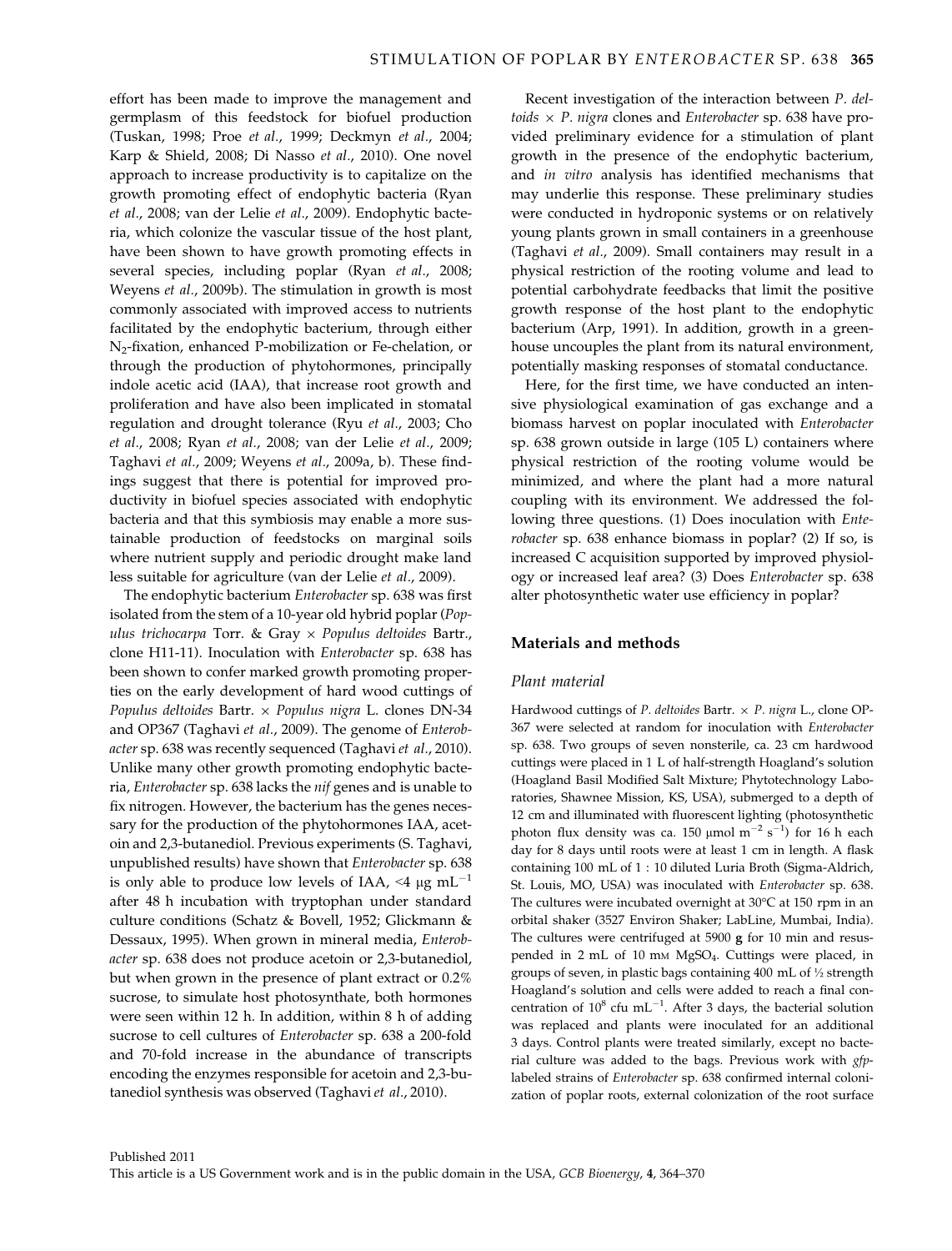was not detected (Taghavi et al., 2009). On May 4, 2010, following inoculation, cuttings had all but the leader shoot removed. Each cutting was transferred to a large 104.5 L container (Econo-Grip EG-10000; Griffin Greenhouse and Nursery Supply Inc., Brookhaven, NY, USA) filled with a general purpose peat based growing medium (Pro-Mix BX). Each container was supported on blocks to avoid potential cross contamination of containers with leachate. Seven control plants and seven plants inoculated with Enterobacter sp. 638 were distributed randomly within the unshaded footprint of an old hoop house and protected from grazing herbivores with fencing ( $n = 7$  plants for each treatment). Plants were watered daily and fertilized with 4 L of a multipurpose fertilizer (Peter's 20-20-20 General purpose, mixed as directed) every 2 weeks. Most measurements were made on developing and mature leaves, leaves at leaf plastochron index (LPI) 6 and 11 were selected to represent developing and mature leaves, a reference length of 25 mm for LPI 0 was used to calculate plastochron index (Erickson & Michelini, 1957).

#### Biomass, leaf area, and leaf N content

The total leaf area in each plant was determined on August 30, 2010. Leaves were removed from the plants by cutting the petiole at the lamina. Bags of leaves were then transferred to the laboratory and total leaf area determined using a high throughput leaf area meter (LI-3100C; LI-COR, Lincoln, NE, USA). The remaining above ground biomass was removed at the soil surface, cut into ca. 5 cm sections, and transferred to a custom built forced-air drying oven. Over the next 3 days, root biomass was separated from the soil using a coarse screen (5 mm). Retrieved roots were washed and transferred to the drying oven. Leaves, shoots, and roots were dried to constant mass at 45°C before determination of dry mass. Leaf N content was determined by dry combustion with an elemental analyzer (PE 2400 Series II CHN analyzer; Perkin Elmer, Waltham, MA, USA) as described previously (Ainsworth et al., 2007).

#### Leaf gas exchange and fluorescence

Gas exchange measurements followed an approach that has been described previously (Rogers et al., 2004; Bernacchi et al., 2006). Leaf  $CO<sub>2</sub>$  uptake (A), stomatal conductance  $(g<sub>s</sub>)$  and modulated fluorescence were measured using a portable open path gas exchange system with an integrated fluoremeter (LI-COR 6400XT; LI-COR). Prior to each measurement period, ambient temperature and photosynthetically active radiation (PAR) were measured using the leaf thermocouple and the external quantum sensor on the cuvette. Measured values were used to set the cuvette block temperature and the incident PAR. The  $CO<sub>2</sub>$  concentration inside the cuvette was set to 380  $\mu$ mol mol<sup>-1</sup>. The humidity of the air inside the chamber was not controlled and was dependent on ambient conditions. These parameters were held constant for the duration of a given set of measurements such that all leaves measured within a given time period were surveyed under the same conditions. Gas exchange and fluorescence parameters were recorded once A and  $g_s$  stabilized, usually within 60 s. Net  $CO<sub>2</sub>$  assimilation and  $g_s$  were determined as described previously (von Caemmerer & Farquhar, 1981). The analysis of the variation in A and  $g_s$  with LPI was carried out over 2 days during the middle 3 h of each day. All plants were measured but not all LPIs were able to be measured on every plant, for a given LPI  $n = 3-7$ , LPI 17 and 18 were omitted due to missing leaves from prior sampling and folivory. Diurnal measurements of gas exchange and fluorescence were conducted on four plants from each treatment selected at random for measurement at each time point. Midday survey measurements were made on developing (LPI 6) and mature (LPI 11) leaves at approximately weekly intervals between June 20th and July 22nd during the period 1 h either side of solar noon. The maximum quantum efficiency of photosystem II photochemistry  $(F_v/F_m)$  was measured in leaves that were dark adapted using clips designed for use with the LI-6400XT. Preliminary investigations determined that a 1 h dark adaption was sufficient to oxidize the quinone acceptor pool to an extent that  $F_v/F_m$  measurements made after 1 h were indistinguishable from measurements made after a 24 h dark adaptation.

#### Statistical analysis

Significant effects of inoculation on biomass were detected using a t-test. Effects of inoculation and LPI, and inoculation and time of day were detected using a 2-way ANOVA. Effects of inoculation and LPI over the 5 week measurement campaign were detected using a 2-way ANOVA with DOY considered a repeated measure. A power analysis revealed that the probability of a type II error was low. For example, there was an 80% chance of detecting a 15% difference in photosynthesis and a 90% chance of detecting a 10% difference in leaf N content when  $\alpha = 0.05$ .

#### Results

#### Biomass, leaf area and leaf N content

Plants inoculated with Enterobacter sp. 638 had 55% greater total biomass ( $t_{6(2)} = 2.45$ ,  $P = 0.030$ ) resulting from a significant 84% stimulation in root biomass  $(t_{6(2)} = 2.62, P = 0.024)$ , a nonsignificant 38% increase in shoot biomass, and a significant 48% increase in leaf mass ( $t_{6(2)} = 2.40$ ,  $P = 0.033$ , Fig. 1). The large increase in root biomass relative to shoot biomass resulted in a marginally significant 23% increase in root to shoot ratio  $(t_{5(2)} = 1.90, P = 0.083,$  data not shown). There was no significant effect on leaf mass area  $(48 \pm 2$  and  $50 \pm 2$  g m<sup>-2</sup> for control and inoculated plants, respectively) and trends in leaf area followed leaf mass exhibiting a 39% increase in plants inoculated with Enterobacter sp. 638 ( $t_{6(2)} = 2.65$ ,  $P = 0.021$ , data not shown). Mean plant height was not significantly different (162  $\pm$  6 and 176  $\pm$  12 cm for control and inoculated plants, respectively). There was no correlation between transplanted fresh weight of the hardwood cuttings and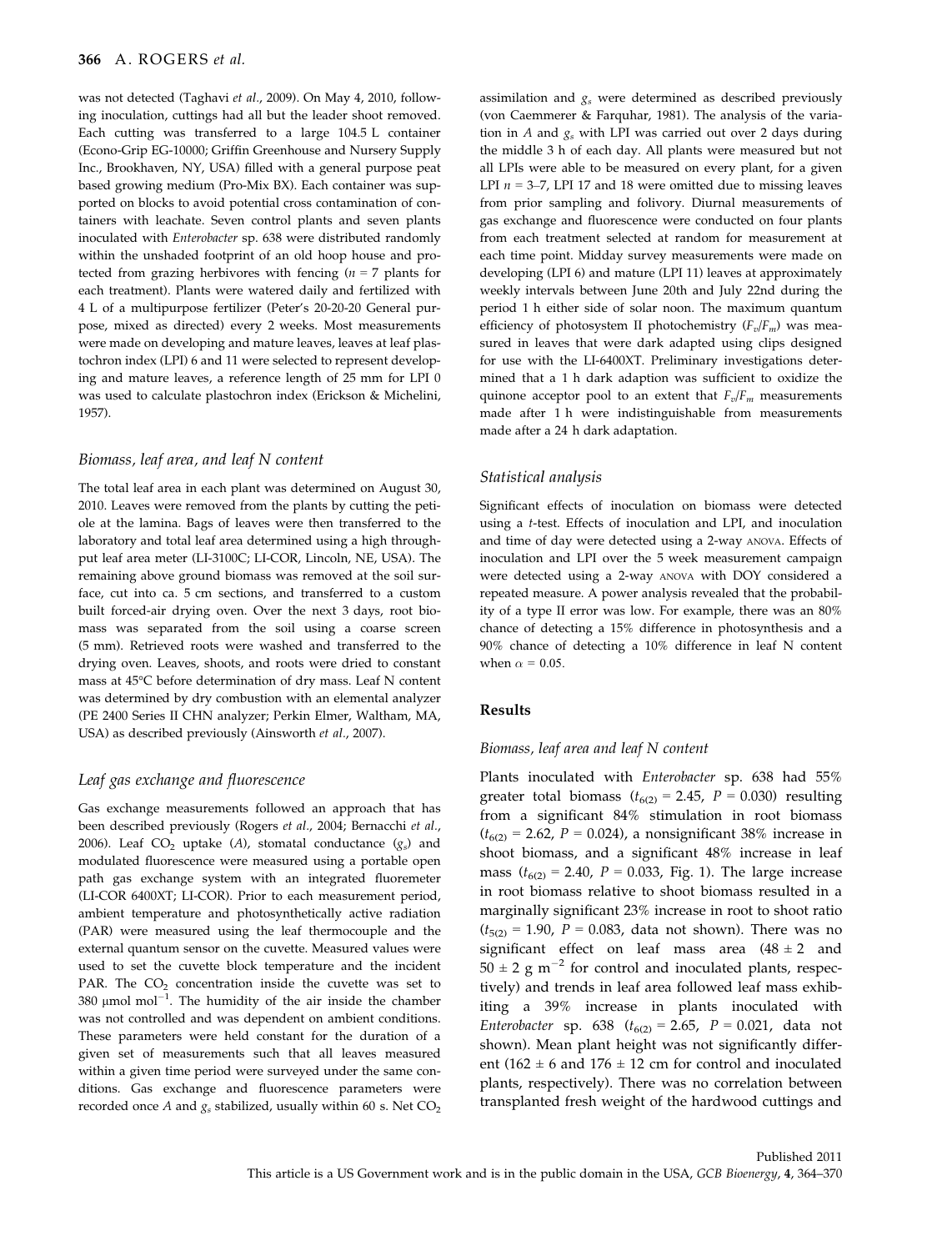

Fig. 1 Total biomass and component leaf, shoot and root biomass of Populus deltoides Bartr.  $\times$  Populus nigra L., clone OP-367 grown outdoors in large (105 L) containers for one growth season. Prior to planting, hardwood cuttings were inoculated with Enterobacter sp. 638 (filled bars) and are compared with control plants (open bars) that were not inoculated. Bars show mean  $+$  SE ( $n = 7$  plants). For control plants, total biomass does not equal the sum of leaf, shoot and root biomass due to missing data for one replicate root biomass sample ( $n = 6$ ), therefore for the control plants  $n = 6$  for total biomass. Significant  $(*P < 0.05)$  effects due to *Enterobacter* sp. 638 were identified using a t-test.

final biomass ( $r^2 = 0.005$ , data not shown). Leaf N content was markedly lower in older leaves  $(F_{1,24} = 115,$  $P < 0.0001$ ) and also significantly lower later in the growth season ( $F_{1,24} = 14.5$ ,  $P = 0.001$ ), but there was no effect of inoculation on either recently matured leaves or developing leaves  $(F_{1,24} = 0.00, P = 0.985,$  Supporting Information, Table S1).

#### Leaf gas exchange and fluorescence

A survey of photosynthetic parameters revealed expected age related effects on leaf development, i.e. significantly greater A and  $g_s$  in mature leaves (Fig. 2, panels a and b) but no significant effect of inoculation with Enterobacter sp. 638 was detected (Table S2). There was no significant effect of inoculation on photosynthetic water use efficiency  $(A/g_s)$  which varied by less than 2% between control and inoculated plants  $(F_{1,117} = 0.189, P = 0.664, \text{ data not shown}).$  With the exception of very young leaves, the ratio of the  $CO<sub>2</sub>$ concentration inside the intercellular space of the leaf to the CO<sub>2</sub> concentration in the ambient air  $(c_i : c_a)$  was maintained at ca. 0.7 in all leaves and there was no effect of inoculation (Fig. 2, panel c), indicating that the stomatal limitation on photosynthesis was unaffected by the presence of the endophytic bacterium. There was a significant effect of leaf development on the maximum efficiency of photosystem II  $(F_v/F_m)$ ; Fig. 2, panel d, Table S2), but no effect of inoculation. There were no effects of leaf development or inoculation on the operating efficiency ( $F_a/F_m$ ) or efficiency factor ( $F_a/F_v$ ) of photosystem II (Fig. 2, panels e and f, Table S2). To assess whether inoculation with Enterobacter sp. 638 impacted diurnal dynamics, we conducted measurements over the course of a photoperiod. As expected, there was a significant effect of time of day on these parameters, that was dependent upon incident light levels. There was no effect of inoculation on leaf temperature,  $A$ ,  $g<sub>s</sub>$ ,  $F_v/F_m'$  or  $F_q/F_m'$  (Fig. 3, Table S3). These trends were confirmed in a 5 week study of gas exchange and fluorescence in developing (LPI 6) and recently matured (LPI 11) leaves. Significant effects of measurement date and leaf development on A,  $g_{s}$ ,  $F_v$ '/ $F_m$ ' and  $F_a$ '/ $F_m$ ' were detected (Supporting Information, Figs S1 and S2, Table S4). However, there was no significant effect of inoculation on any of these parameters, except A which showed a significant 49% reduction in developing leaves. In developing leaves, this 49% reduction was equivalent to an average reduction in A of  $\leq$  µmol m<sup>-2</sup> s<sup>-1</sup>. Such a small reduction in C acquisition in one cohort of leaves with a relatively low A is unlikely to negatively impact whole canopy C acquisition given the large increase in leaf area. There was also no effect of inoculation on photosynthetic water use efficiency ( $F_{1,22} = 1.465$ ,  $P = 0.239$ , data not shown). During the fifth week of measurements a survey of dark adapted  $F_v/F_m$  was conducted. Similarly, no impact of inoculation was found (Table S5).

# Discussion

Poplar inoculated with Enterobacter sp. 638 showed a marked increase in biomass supported by increased C acquisition from a substantially increased leaf area and improved nutrient acquisition from a dramatically increased root biomass. If fully realized in the production environment, these results indicate that poplar inoculated with Enterobacter sp. 638 will have greater productivity, markedly improving the environmental and economic viability of poplar as a biofuel feedstock.

No effects of inoculation on leaf level photosynthetic parameters, photosynthetic water use efficiency or leaf N content were detected. We examined developing and mature leaves over a 5 week measurement period and a diurnal time course. There was no evidence that leaves on plants inoculated with Enterobacter sp. 638 had any improved leaf level characteristics that would provide an advantage to inoculated plants. It was clear that increased capacity for C acquisition was entirely attributable to the increase in leaf area. Plants inoculated with Enterobacter sp. 638 had 48% more leaf mass, but had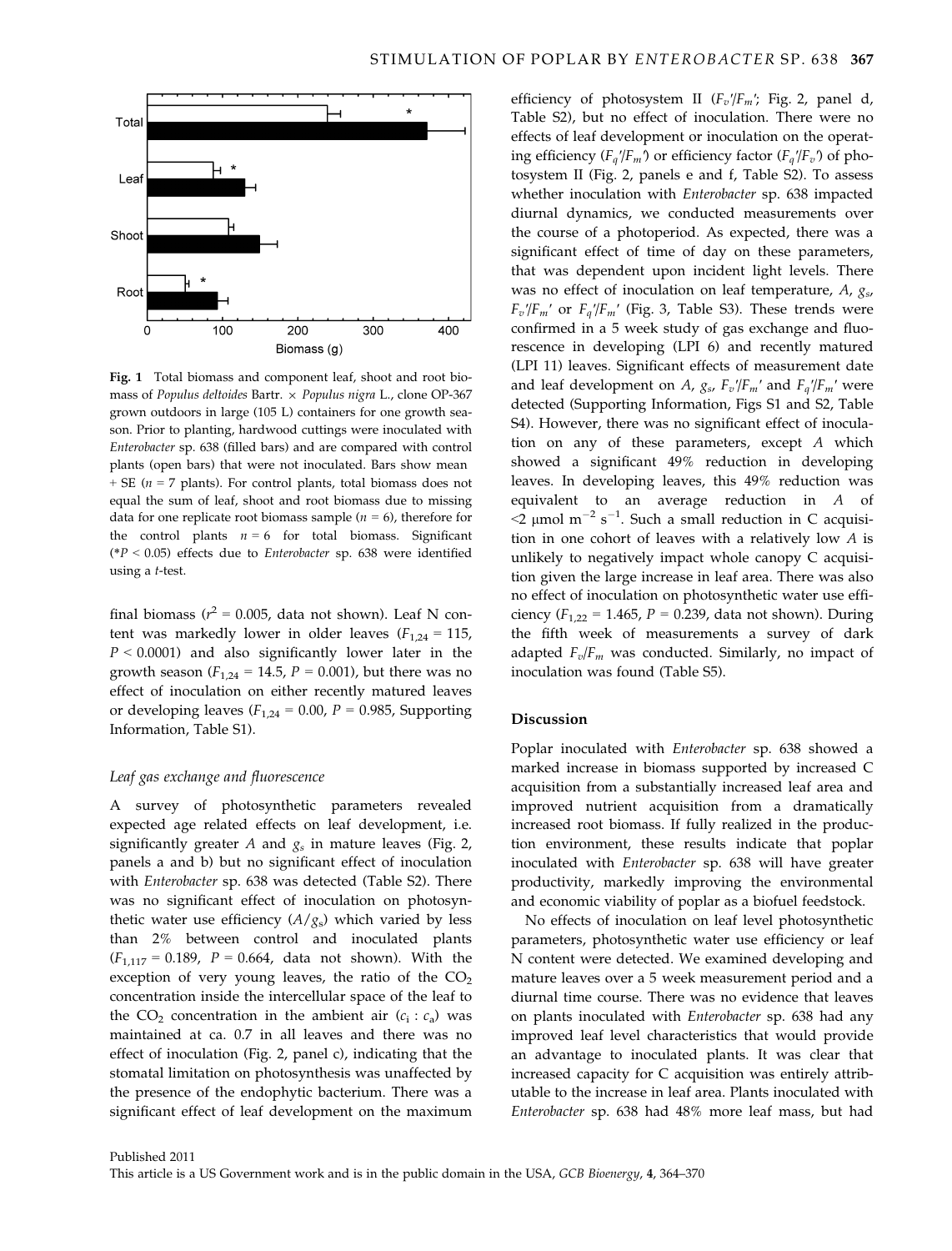

Fig. 2 CO<sub>2</sub> uptake (A, panel a), stomatal conductance ( $g<sub>s</sub>$ , panel b), the ratio of the CO<sub>2</sub> concentration inside the intercellular space of the leaf to the CO<sub>2</sub> concentration in the ambient air (c<sub>i</sub>: c<sub>a</sub>, panel c), the maximum efficiency of photosystem II ( $F_v/F_m$ ', panel d), the operating efficiency of photosystem II ( $F_a/F_m'$ , panel e) and the efficiency factor of photosystem II ( $F_a/F_v'$ , panel f) in the plants described in Fig. 1. The nomenclature for fluorescence parameters follows (Baker, 2008). Open symbols show data from control plants and filled symbols show data from plants inoculated with *Enterobacter* sp. 638. Measurements were made on all plants on available leaves. Data show mean  $\pm$  SE where  $n = 3-7$  available leaves at each leaf plastochron index (LPI). Leaves denoted by LPI 17 and 18 were either missing or damaged and were not measured.

the same leaf N content as control plants, providing clear evidence that plants inoculated with Enterobacter sp. 638 had improved access to N and possibly other nutrients. The enhanced nutrient acquisition in plants inoculated with Enterobacter sp. 638 is most likely attributable to the 84% greater root biomass. Previous work in short-term studies on nutrient poor soil, and in hydroponics, had identified a significantly greater growth index in poplars inoculated with Enterobacter sp. 638 (Taghavi et al., 2009), our data supports these preliminary findings. Together, this previous work, and the data presented here, suggest that the plant growth promoting effects of Enterbacter sp. 638 may be realized over a wide range of soil types (Taghavi et al., 2009). In addition, we have provided new data on the effect of Enterobacter sp. 638 on root biomass that are consistent with mechanisms thought to underlie the growth promoting response of Enterobacter sp. 638, i.e. synthesis of acetoin and 2,3-butendiol that results in the stimulation of root development (van der Lelie et al., 2009; Taghavi et al., 2009).

There was no effect of inoculation on stomatal conductance, the stomatal limitation of photosynthesis or photosynthetic water use efficiency in mature and developing leaves, over a diurnal time course and over a 5 week measurement period. This strongly suggests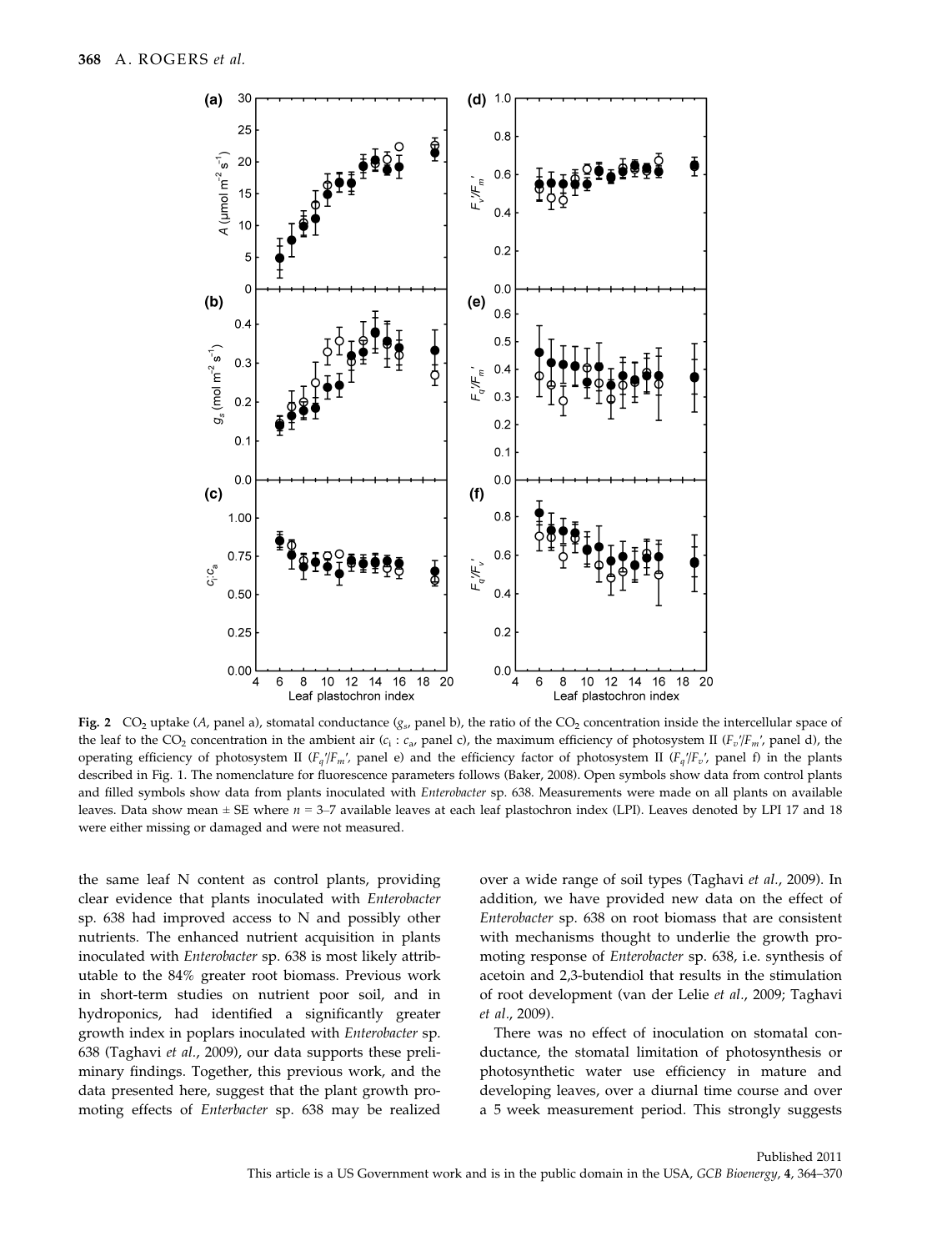

Fig. 3 Leaf temperature ( $T_{\text{leaf}}$ , panel a, solid line), photosynthetic photon flux density (PPFD, panel a, squares, broken line), CO<sub>2</sub> uptake (A, panel b), stomatal conductance ( $g_s$ , panel c), maximum efficiency of photosystem II ( $F_v/F_m$ ', panel d) and the operating efficiency of photosystem II ( $F_q/F_m$ ', panel e) in the plants described in Fig. 1, measured over a diurnal time course on DOY 203 on mature (LPI 11) leaves. Open circles show data from control plants and filled circles show data from plants inoculated with Enterobacter sp. 638. Data show mean  $\pm$  SE where  $n = 4$  plants. The nomenclature for fluorescence parameters follows (Baker, 2008).

that that whole plant water use would increase by approximately 40%, in parallel with the increase in leaf area. Therefore, it is likely that poplar inoculated with Enterobacter sp. 638 will require greater access to water to support the observed accelerated development. It is possible that the more developed root system in plants inoculated with Enterobacter sp. 638 may be able to meet this demand and access water available in deeper soil.

The markedly increased root growth in poplar inoculated with Enterobacter sp. 638, and the marginally significant increase in root to shoot ratio suggests that the endophyte may also enhance the potential for C sequestration under plantations which have been inoculated with Enterobacter sp. 638. A recent analysis of factors influencing C sequestration under no-till replanted poplar plantations indicated that below ground C allocation was an important control on soil C sequestration (Garten et al., 2011). However, increased below ground biomass is only one component contributing to long-term C sequestration (Garten et al., 2011) and further investigation of C sequestration under poplars inoculated with Enterobacter sp. 638 managed in field conditions over several harvest cycles would be required to resolve the question.

This short-term (17-weeks) experiment shows that there is great potential for endophytic bacteria to enhance the productivity of biofuels. Improved root proliferation and increased leaf area may markedly aid the establishment of new plantations and reduce the requirement for weeding and fertilization during the cost intensive establishment phase of short rotation energy crops (Buhler et al., 1998; Bauen et al., 2010; Di Nasso et al., 2010). Enhanced establishment will shorten the time taken to reach maximum growth rate and potentially reduce the time taken to reach peak production. Both reduced establishment costs and accelerated initial development will have obvious economic benefits. It is unclear if the endophytic bacteria, or the traits they confer, will persist in the host for an extended period of time where they might be able to enhance productivity of over longer management cycles, or repeated coppice cycles. Evidence from phytoremediation studies suggests that long-term residence in the host plant is a possibility (Weyens et al., 2009a). However, it is not clear what advantage the endophytic bacterium will confer on established plantations that already have closed canopies and/or welldeveloped root systems.

In summary, we have clearly demonstrated that Enterobacter sp. 638 increased biomass in poplar but did not alter leaf level physiology or photosynthetic water use efficiency. In this short-term study, young plants, under favorable growth conditions, demonstrated impressive